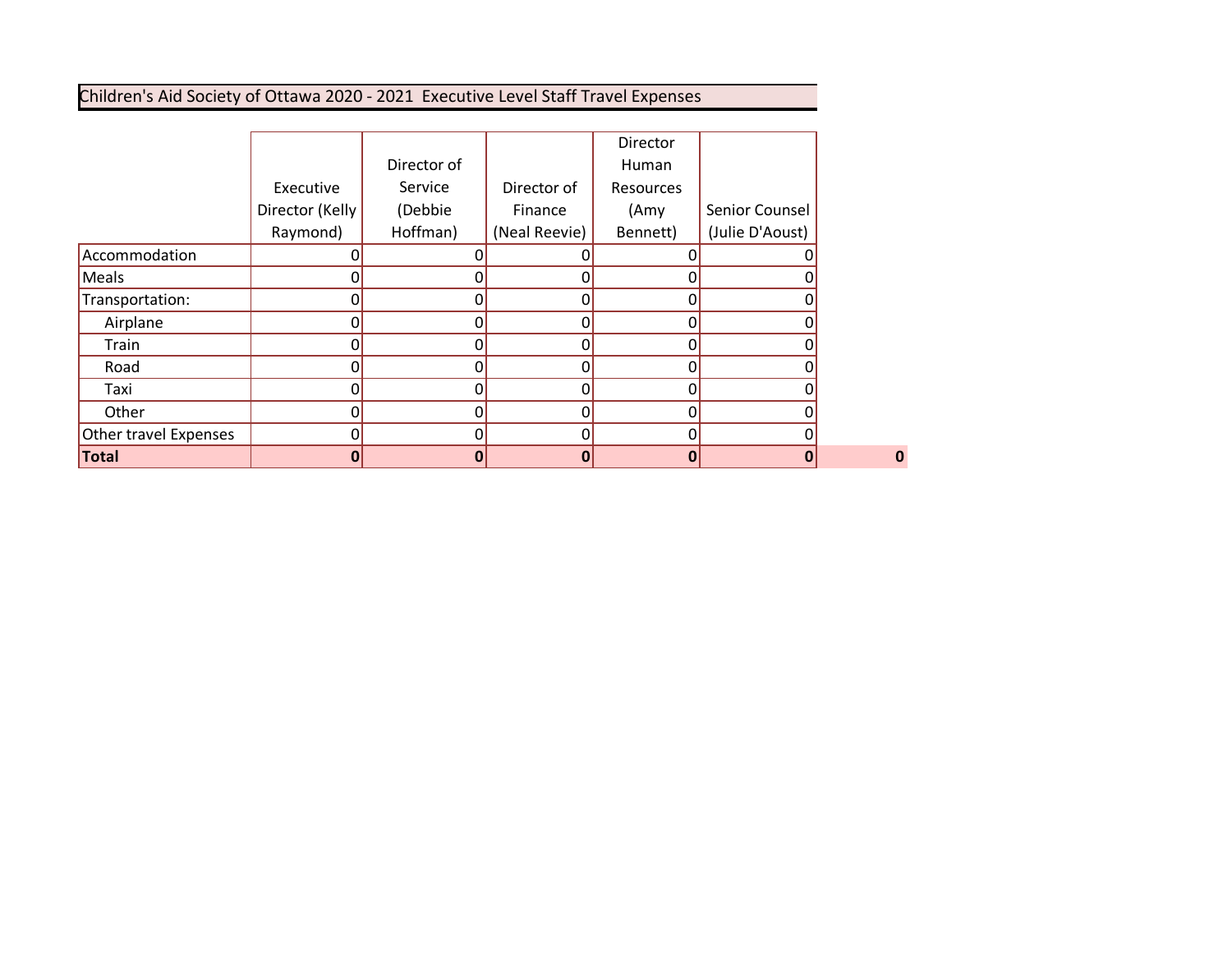### Kelly Raymond

|              |                      |              |         | <b>NUTTY INGITIONS EDED LOLS</b> |       |             |                      |                     |  |
|--------------|----------------------|--------------|---------|----------------------------------|-------|-------------|----------------------|---------------------|--|
| <b>IDate</b> | <b>Accommodation</b> | <b>Meals</b> | Airfare | -rain                            | lRoad | <b>Taxi</b> | Other transportation | <b>Other Travel</b> |  |
|              |                      |              |         |                                  |       |             |                      |                     |  |
| Total        |                      |              |         |                                  |       |             |                      |                     |  |

Kelly Raymond 2020-2021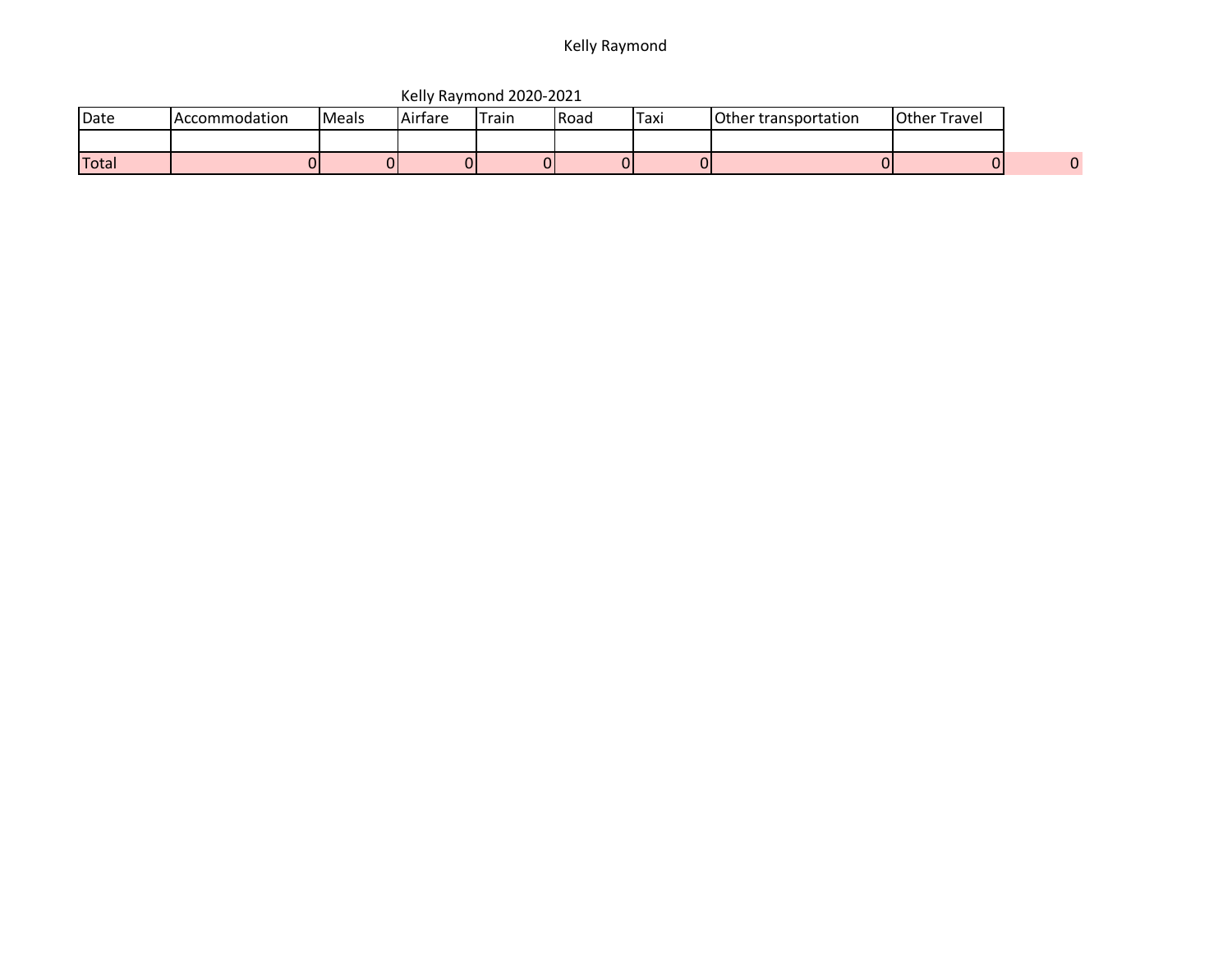## Debbie Hoffman

|       |               |       |         | _______________________ |             |      |                      |                     |
|-------|---------------|-------|---------|-------------------------|-------------|------|----------------------|---------------------|
| Date  | Accommodation | Meals | Airfare | Train                   | <b>Road</b> | Taxi | Other transportation | <b>Other Travel</b> |
|       |               |       |         |                         |             |      |                      |                     |
| Total |               | ΩI    |         |                         |             |      |                      |                     |

Debbie Hoffman 2020-2021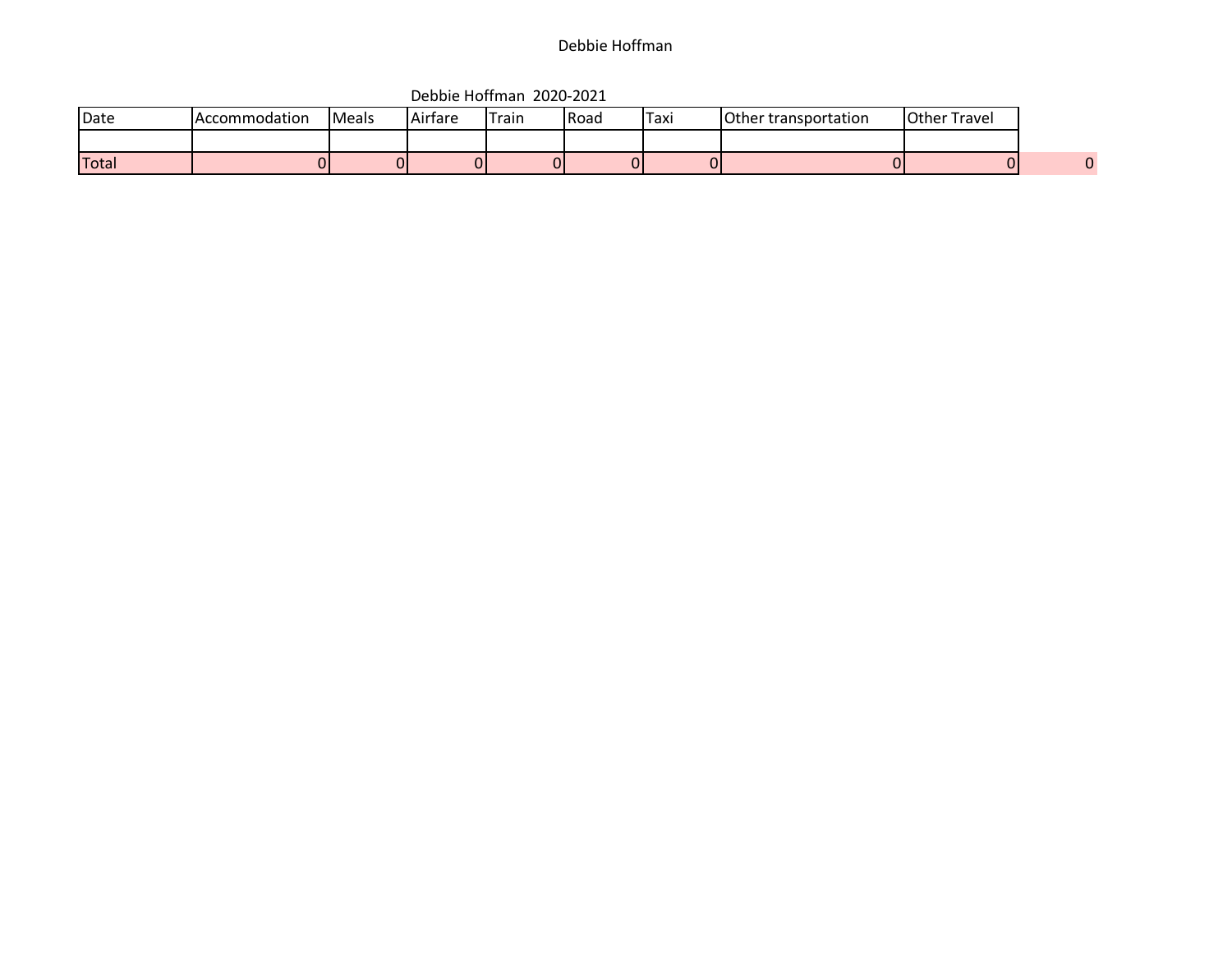#### Neal Reevie

| Date  | <b>Accommodation</b> | Meals | Airfare | Train | Road | Taxi | Other transportation | <b>Other Travel</b> |
|-------|----------------------|-------|---------|-------|------|------|----------------------|---------------------|
|       |                      |       |         |       |      |      |                      |                     |
| Total |                      |       |         | ור    |      |      |                      |                     |

Neal Reevie 2020-2021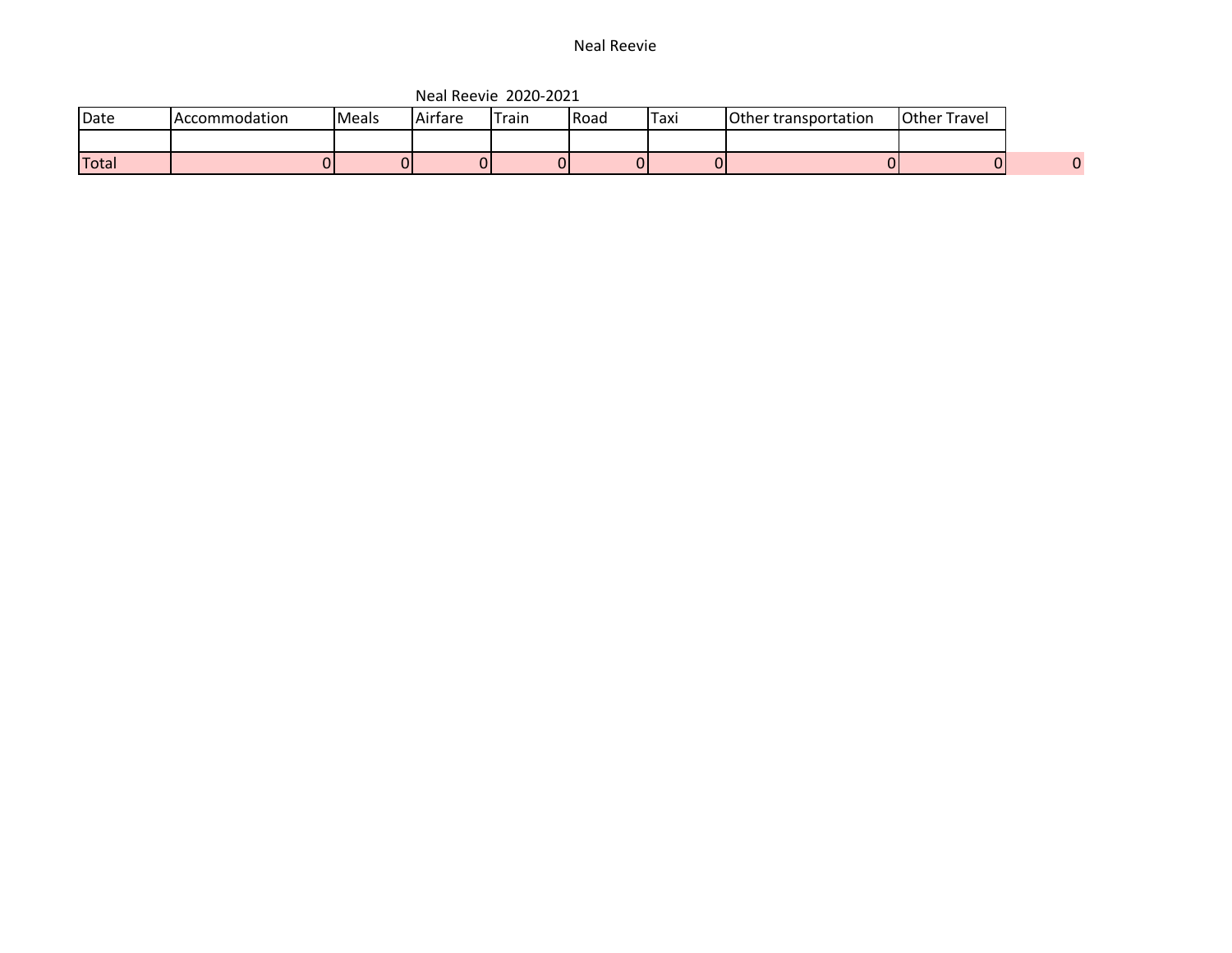### Amy Bennett

|              |                      |               |         | $\overline{1}$ willy before even $\overline{2}$ |        |      |                                  |  |
|--------------|----------------------|---------------|---------|-------------------------------------------------|--------|------|----------------------------------|--|
| <b>IDate</b> | <b>Accommodation</b> | <b>IMeals</b> | Airfare | Train                                           | l Road | Taxi | Other transportatio Other Travel |  |
|              |                      |               |         |                                                 |        |      |                                  |  |
| <b>Total</b> |                      |               |         |                                                 |        |      |                                  |  |

Amy Bennett 2020-2021